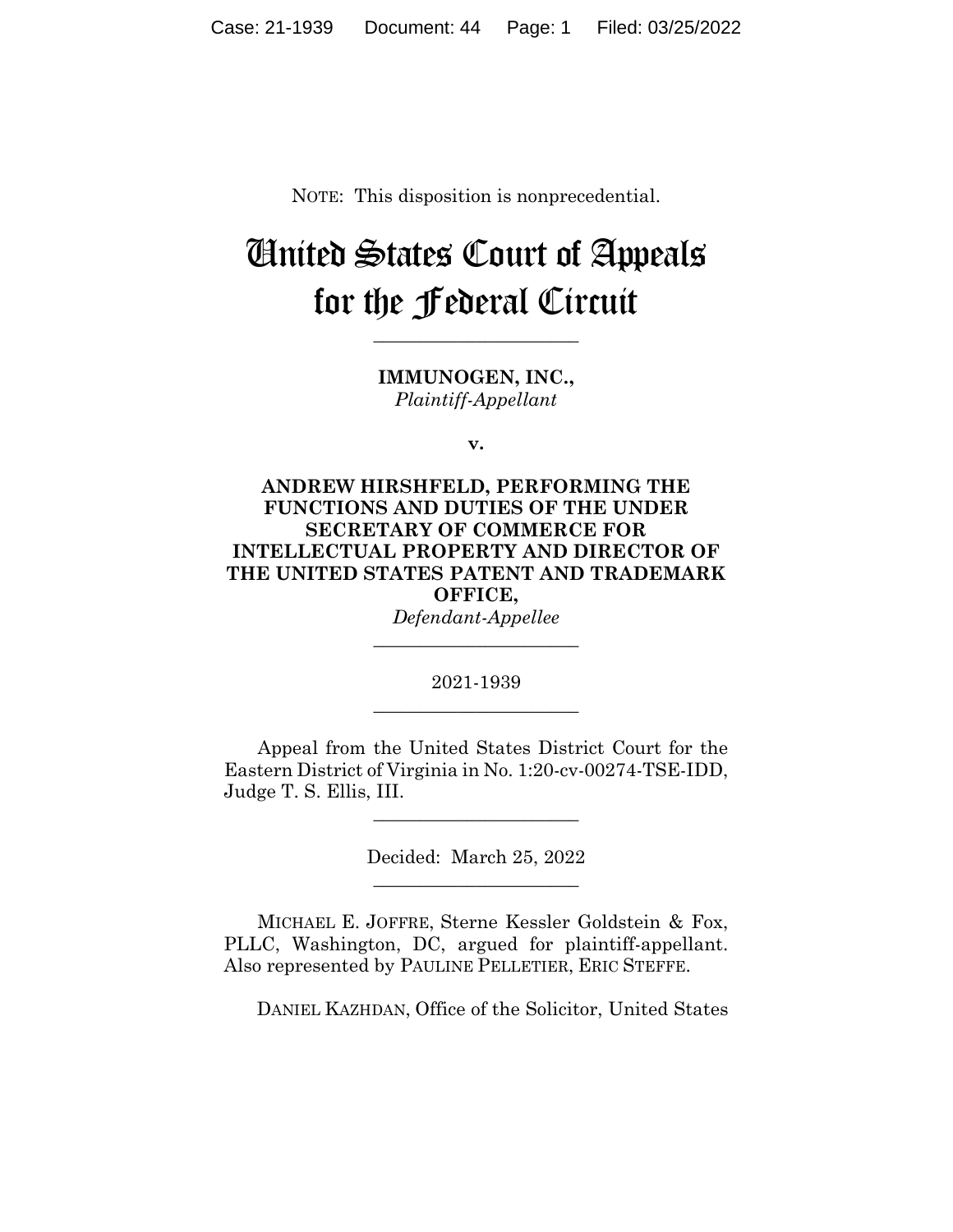Patent and Trademark Office, Alexandria, VA, argued for defendant-appellee. Also represented by MARY L. KELLY, THOMAS W. KRAUSE, FARHEENA YASMEEN RASHEED; MATTHEW JAMES MEZGER, RAJ PAREKH, Office of the United States Attorney for the Eastern District of Virginia, United States Department of Justice, Alexandria, VA.

Before NEWMAN, CLEVENGER, and STOLL, *Circuit Judges*.

\_\_\_\_\_\_\_\_\_\_\_\_\_\_\_\_\_\_\_\_\_\_

CLEVENGER, *Circuit Judge*.

This case involves a civil action to obtain a patent under 35 U.S.C. § 145. Appellee ImmunoGen, Inc.'s ("ImmunoGen") U.S. Application No. 14/509,809 ("the '809 Application") describes methods of administering the immunoconjugate mirvetuximab for the treatment of cancer. After the Patent Trial and Appeal Board ("Board") of the United States Patent and Trademark Office ("USPTO") affirmed the examiner's rejection of the pending claims for obviousness and obviousness-type double patenting, ImmunoGen filed its § 145 suit in the Eastern District of Virginia.

The district court determined on summary judgment that the claims of the '809 Application are "fatally indefinite and fatally obvious" as a matter of law. *ImmunoGen, Inc. v. Iancu*, 523 F. Supp. 3d 773, 799 (E.D. Va. 2021). ImmunoGen appeals from the summary judgment. We have jurisdiction under 28 U.S.C. § 1295(a)(1).

In its analysis, the district court resolved numerous factual disputes against non-movant ImmunoGen, an error that is fatal to its ultimate ruling. We therefore vacate the grant of summary judgment and remand for proceedings consistent with this opinion.

#### THE '809 APPLICATION

Immunoconjugates, such as mirvetuximab, are composed of an antibody coupled to a drug via a chemical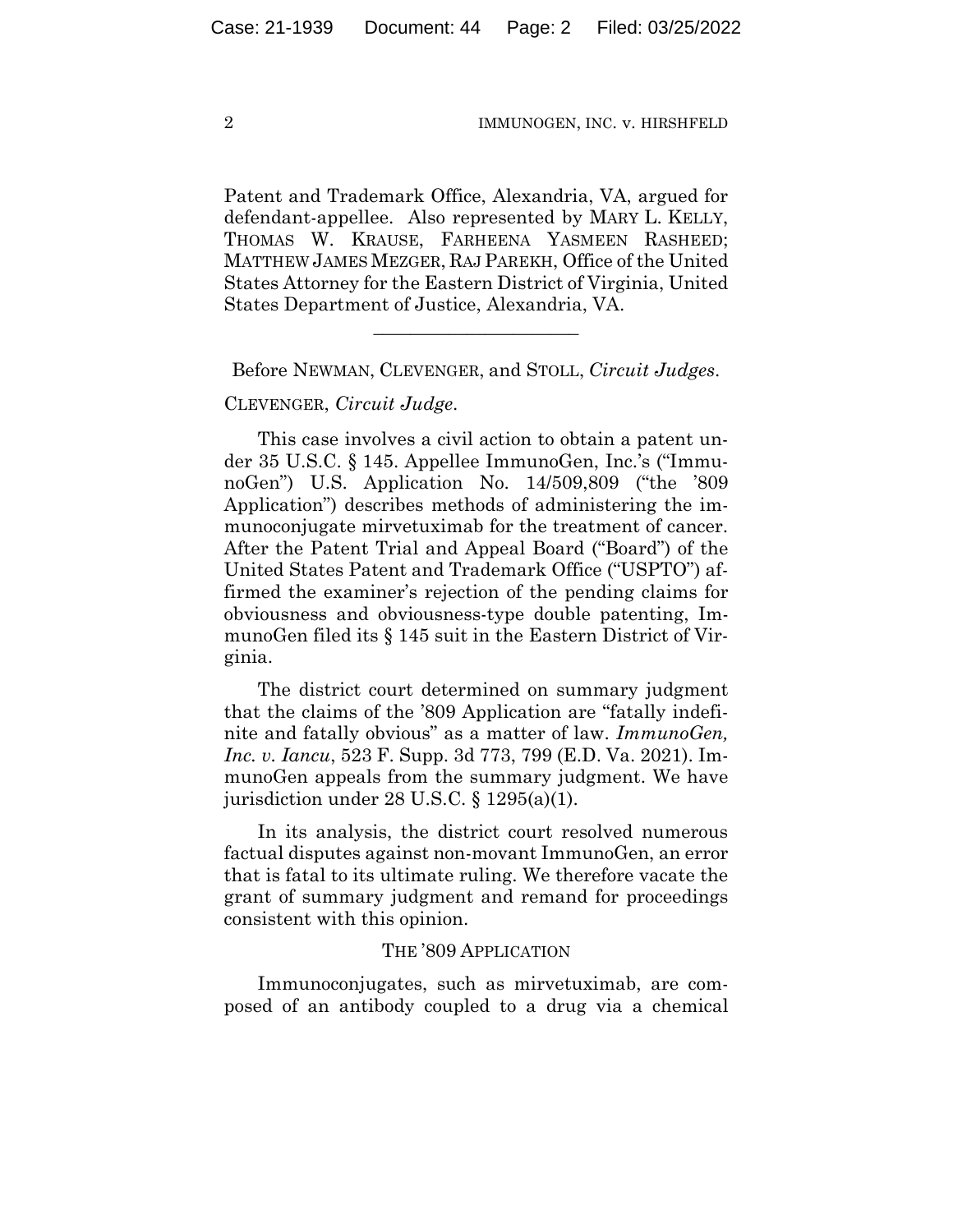linker. The antibody portion allows the immunoconjugate to bind to a cell of interest, thereby permitting selective targeting of cancer cells for treatment. Mirvetuximab specifically targets Folate Receptor 1 ("FOLR1"), which is overexpressed in ovarian and peritoneal cancer cells.

Although mirvetuximab showed promise as a cancer treatment, Phase 1 clinical trials revealed it can have severe ocular side effects when administered at a dose of 7 mg per kg of the patient's total body weight ("TBW"). ImmunoGen determined that a dose of 6 mg per kg of the patient's adjusted ideal body weight ("AIBW") successfully maintains exposure of the drug at the therapeutically effective level while keeping it below the ocular toxicity threshold. It is undisputed that AIBW dosing had not previously been used for mirvetuximab, let alone any other immunoconjugate.1

ImmunoGen filed the '809 Application to claim this AIBW dosing method. Claim 1 is representative:

1. A method for treating a human patient having an FOLR1-expressing ovarian cancer or cancer of the peritoneum comprising administering to the patient an immunoconjugate which binds to FOLR1 polypeptide,

wherein the immunoconjugate comprises an antibody or antigen-binding fragment thereof that comprises the variable light chain (VL) complementarity determining region (CDR)-1, VL CDR-2, VL CDR-3, variable heavy chain (VH) CDR-1, VH CDR-2, and VH CDR-3 of SEQ ID NOs:

<sup>1</sup> *See, e.g.*, J.A. 9916–17, 9919 (Resps. to Request for Admission ("RFA") Nos. 3 & 8–9); J.A. 10445 (Shah Dep. Tr. at 41:1–12); J.A.10655 (Tolcher Dep. Tr. at 55:4–19); J.A. 9992, 10043 (Figg Dep. Tr. at 36:7–21, 87:5–9).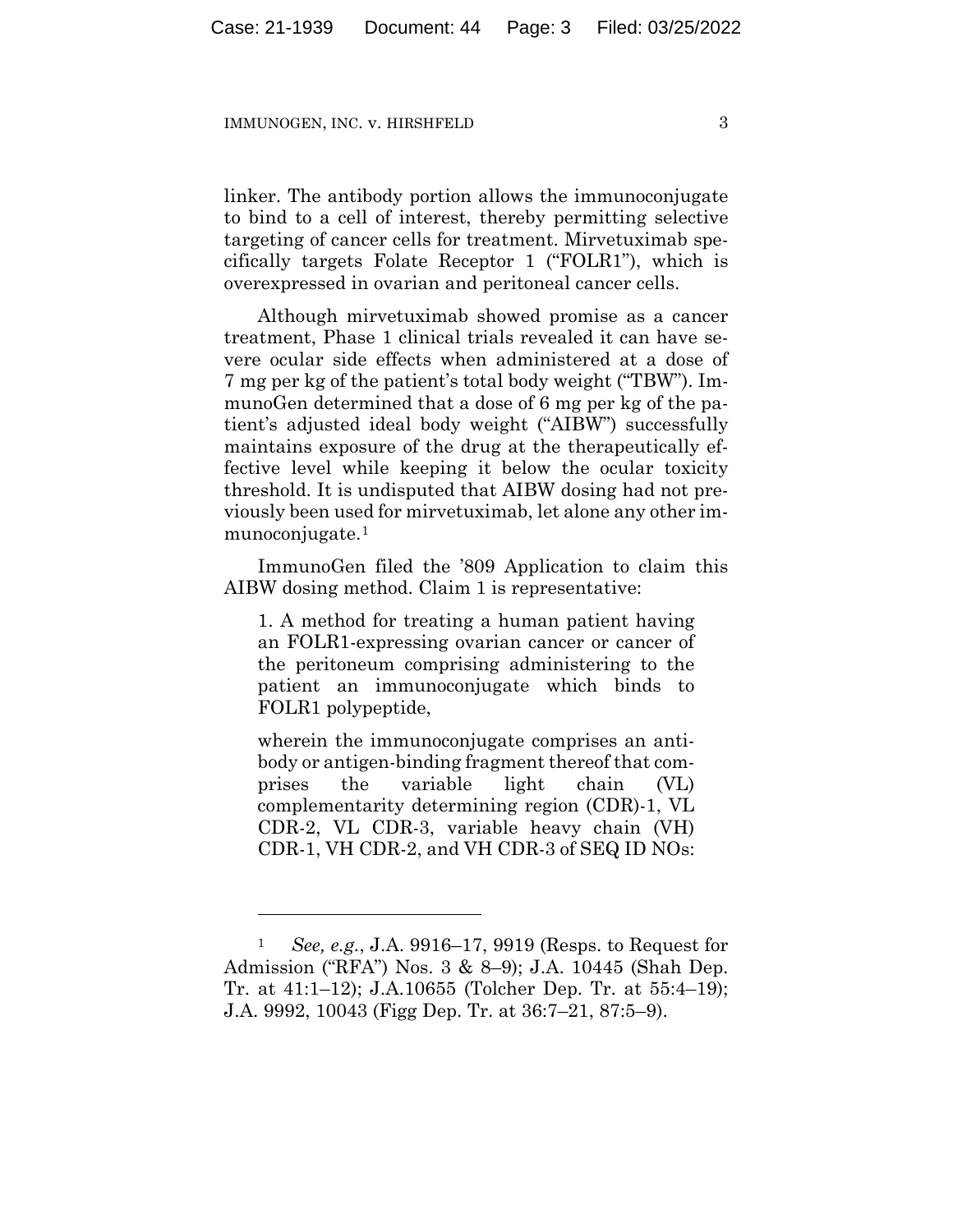6-9, 11, and  $12$ , <sup>[2]</sup> respectively, and a may tansinoid, and

wherein the immunoconjugate is administered at a dose of 6 milligrams (mg) per kilogram (kg) of adjusted ideal body weight (AIBW) of the patient.

The '809 Application defines AIBW as "a size descriptor that accounts for sex, total body weight, and height." '809 Application at [0071]. It defines ideal body weight ("IBW"), which is used to calculate AIBW, as "a size descriptor that is unrelated to total body weight," as it is "an estimate of weight corrected for sex and height, and optionally frame size." *Id.* at [0069]. The application further discloses that IBW and AIBW "are discussed in more detail in Green and Duffull, *British Journal of Clinical Pharmacology* 58: 119- 133 (2004)" ("Green"), which it incorporates by reference. Id. at [0072]. Green discloses several methods for calculating IBW and lists correction factors, each specific to a different drug, that can be used to adjust IBW to AIBW.

The AIBW and IBW definitions each includes a formula, introduced by the phrase "for example," for calculating the respective values. These "example" formulas are reproduced in Example 4, which relates to dosing IMGN853, i.e., mirvetuximab. As described in both the definitions and Example 4, AIBW is calculated as the patient's IBW plus 0.4 times their total (actual) body weight in kg minus their IBW. *Id.* at [0069], [0200]. For males, IBW is calculated as 0.9 times their height in centimeters minus 88; for females, IBW is calculated as 0.9 times their height in centimeters minus 92. *Id.* at [0071], [0200]. The equations are reproduced below:

<sup>2</sup> The claimed "SEQ ID Nos" and other recited features identify the immunoconjugate as IMGN853, which is also known as mirvetuximab.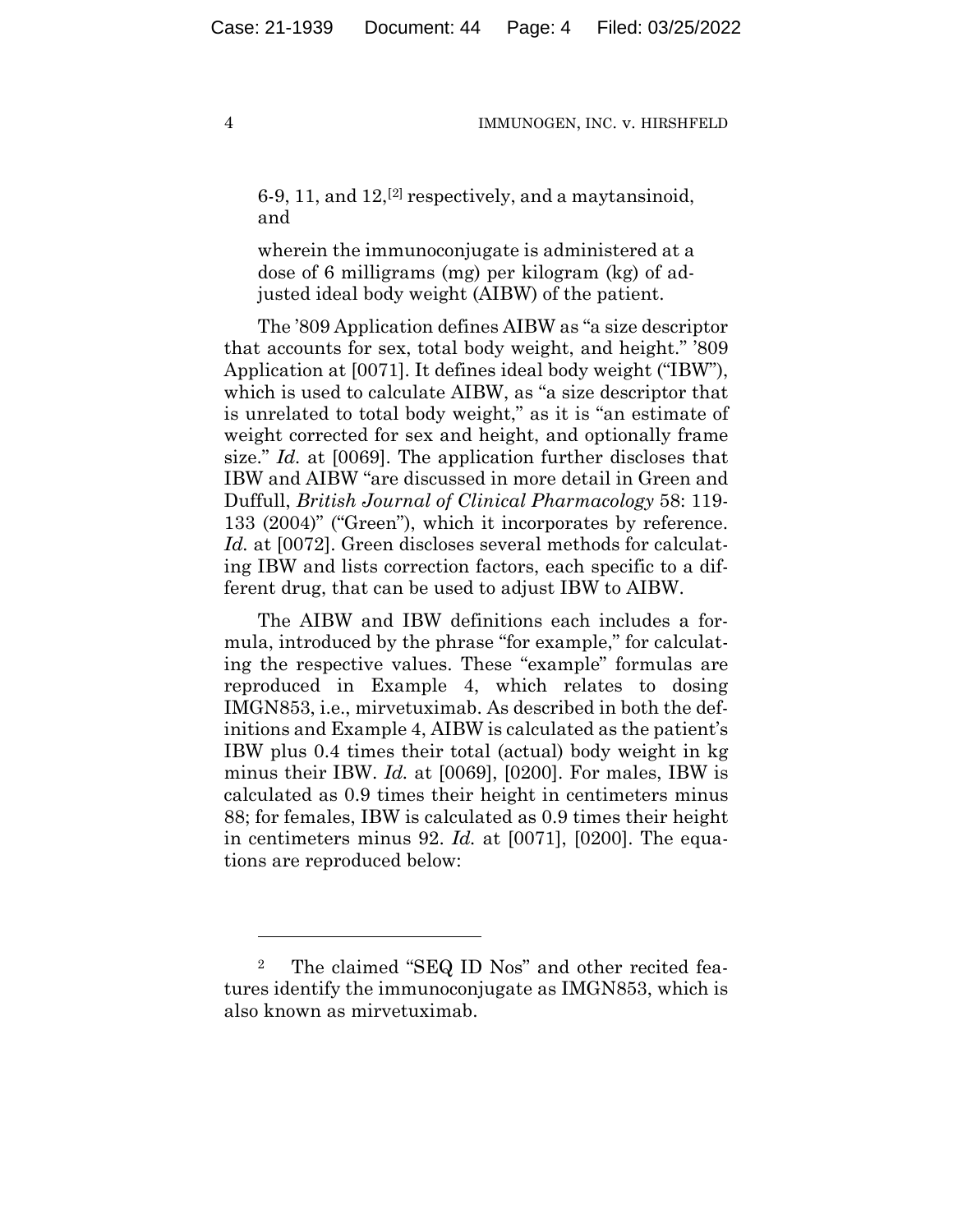$AIBW = IBW + 0.4(Actual weight in kg - IBW)$ IBW (male) = 0.9H – 88 IBW (female) =  $0.9H - 92$ 

The '809 Application does not identify any other formulas for calculating AIBW or IBW. The "0.4" value in the AIBW formula is a specific correction factor for mirvetuximab, and is the only one presented in the '809 Application.

### **DISCUSSION**

Summary judgment is appropriate when, drawing all justifiable inferences in favor of the non-moving party, there exists no genuine issue of material fact and the moving party is entitled to judgment as a matter of law. *See* Fed. R. Civ. P. 56(c); *Anderson v. Liberty Lobby, Inc.*, 477 U.S. 242, 247–48 (1986). We review a district court's summary judgment determination under the law of the regional circuit, *see Syngenta Crop Prot., LLC v. Willowood, LLC*, 944 F.3d 1344, 1355 (Fed. Cir. 2019), which, here, is the Fourth Circuit. "The Fourth Circuit reviews the grant of a motion for summary judgment de novo, viewing all evidence in the light most favorable to the non-moving party." *Id.* (citing cases).

Indefiniteness and obviousness are both issues of law that may rely on underlying factual findings, such as the knowledge, level, or understanding of those skilled in the art. *See BASF Corp. v. Johnson Matthey Inc.*, 875 F.3d 1360, 1365 (Fed. Cir. 2017) (indefiniteness); *Teva Pharms. USA, Inc. v. Sandoz, Inc.*, 789 F.3d 1335, 1342 (Fed. Cir. 2015) (same); *Acorda Therapeutics, Inc. v. Roxane Lab'ys, Inc.*, 903 F.3d 1310, 1328 (Fed. Cir. 2018) (obviousness). Obviousness may also rely on factual findings regarding motivation to combine, reasonable expectation of success, and secondary considerations of nonobviousness. *Acorda*, 903 F.3d at 1328.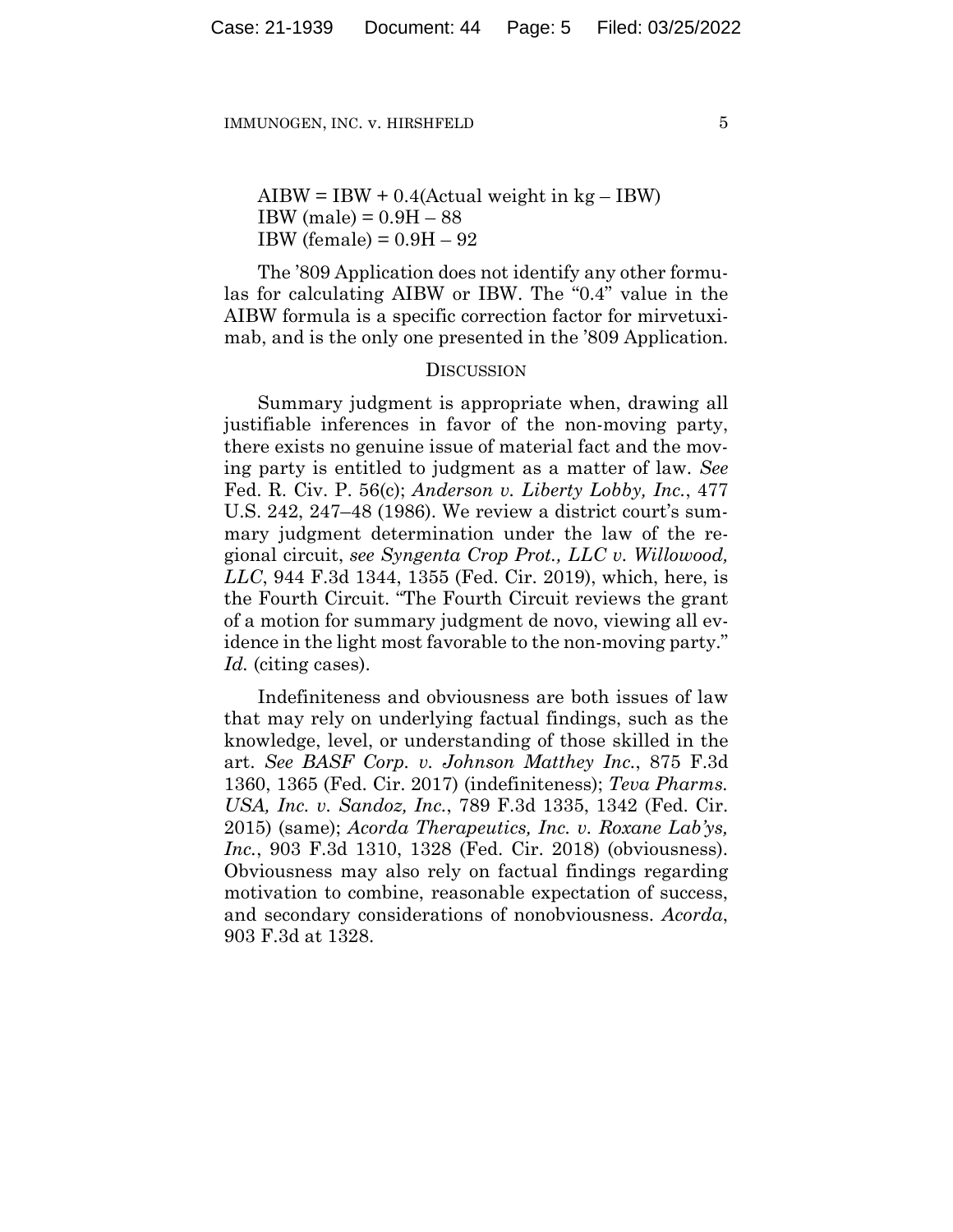I

Although neither the examiner nor the Board rejected the claims of the '809 Application for indefiniteness, the USPTO (as permitted by statute) argued in the § 145 action that the term "AIBW" is indefinite. The district court agreed, concluding that the '809 Application fails to define IBW or AIBW in such a way that a skilled artisan would be informed, with reasonable certainty, as to the scope of the invention.3 *ImmunoGen*, 523 F. Supp. 3d at 787, 799.

For support, the district court relies mainly on the definitions section of the '809 Application. In the district court's view, the "for example" language preceding the AIBW formula "makes clear that there are multiple ways to calculate AIBW," thereby "leav[ing] a skilled artisan to wonder or to guess whether the formula provided is the only one covered by the '809 Application." *Id.* at 787. This supposed uncertainty is compounded by the "for example" accompanying the IBW formula; the disclosure that IBW corrects "for sex and height, and *optionally* frame size"; and the incorporation of Green. *Id.* Although Example 4 of the '809 Application discloses dosing mirvetuximab using the same IBW and AIBW formulas provided in the definitions section, the district court declined to read Example 4 as "limit[ing] the scope of the claims." *Id.* at 788. The district court likewise declined to consider expert testimony as to whether a skilled artisan reviewing the '809 Application would understand which AIBW formula to use,

<sup>3</sup> As dictated by the Supreme Court, "a patent is invalid for indefiniteness if its claims, read in light of the specification delineating the patent, and the prosecution history, fail to inform, with reasonable certainty, those skilled in the art about the scope of the invention." *Nautilus, Inc. v. Biosig Instruments, Inc.*, 572 U.S. 898, 901 (2014). The district court applied this standard in its analysis. *See, e.g.*, *ImmunoGen*, 523 F. Supp. 3d at 786, 787.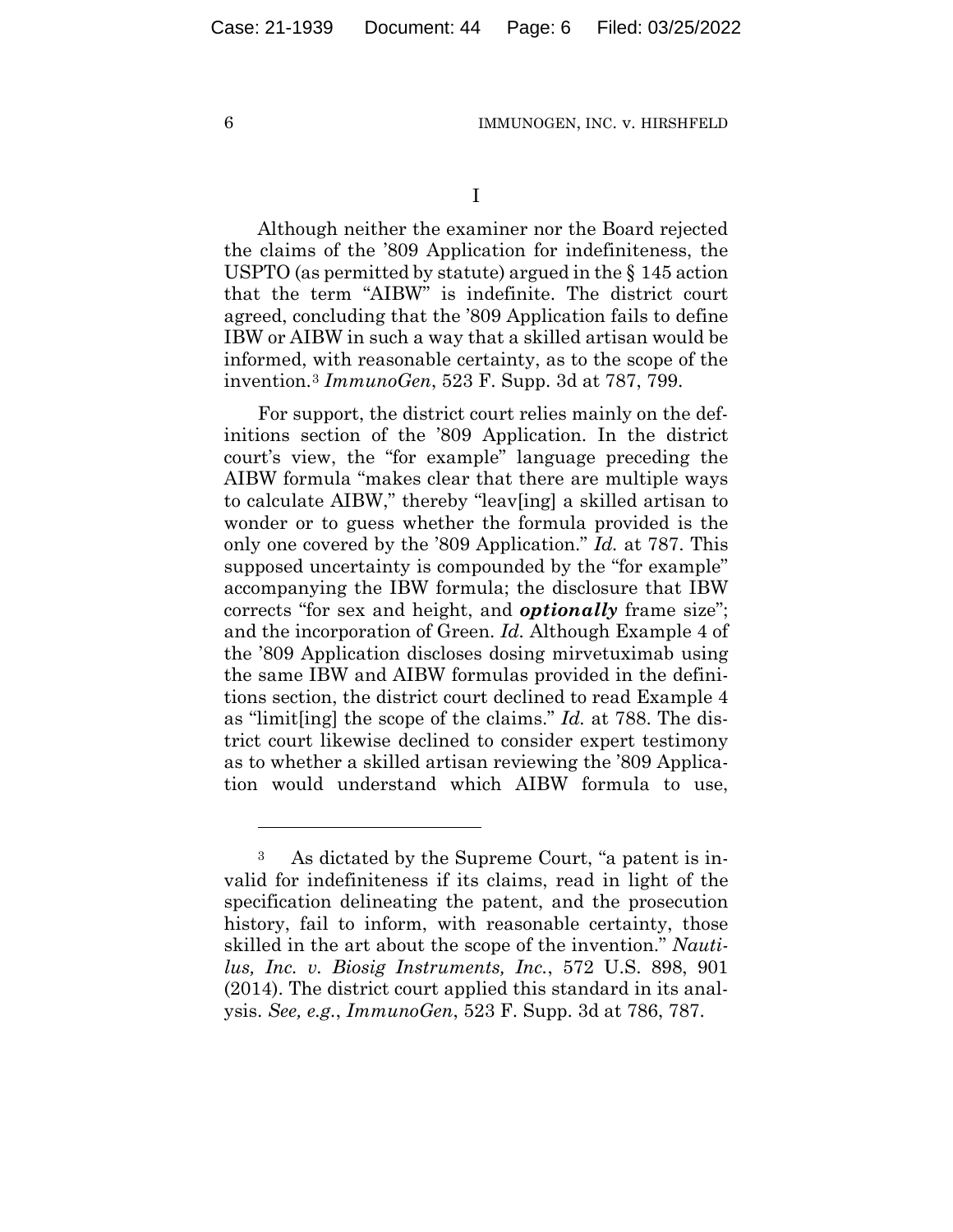characterizing the experts' disagreement as nothing more than an "attempt[] to create a factual dispute" in a situation where "[t]he undisputed, intrinsic evidence demonstrates that the term AIBW . . . is indefinite." *Id*.

Our review of the evidence, however, reveals that the underlying material factual findings are far from undisputed. For example, the district court found that the '809 Application "provides no limiting or defining guidance [to a skilled artisan] on the calculation of AIBW." *ImmunoGen*, 523 F. Supp. 3d at 787. Similarly, the district court found that the '809 Application discloses multiple formulas for calculating AIBW. *Id.* at 787–88. While the district court is correct that the definition section incorporates Green in its entirety and identifies the recited AIBW and IBW formulas as "example[s]," ImmunoGen identified other intrinsic evidence a skilled artisan would consider in determining the scope of the claims, including that: (1) the claims and specification are drawn to a specific dosing regimen for a specific immunoconjugate, which is significant in light of expert testimony that the correction factor used to calculate AIBW is drug-specific;4 (2) Example 4 describes dosing mirvetuximab in accordance with the claimed method and uses the same AIBW and IBW formulas disclosed in the definitions section;5 and (3) during the prosecution of the

<sup>4</sup> *See, e.g.*, J.A. 9985–86, 10059 (Figg Dep. Tr. at 29:17–30:4, 103:2–6); J.A. 10225–26 (Figg Opening Rpt., ¶ 146); J.A. 10368–69, 10370 (Shah Reply Rpt., ¶¶ 11–12, 15).

<sup>&</sup>lt;sup>5</sup> The district court incorrectly concluded that Example 4 plays no role in the indefiniteness inquiry. *See, e.g.*, *Interval Licensing LLC v. AOL, Inc.*, 766 F.3d 1364, 1373 (Fed. Cir. 2014) ("We recognize that a patent which defines a claim phrase through examples may satisfy the definiteness requirement."); *Enzo Biochem, Inc. v. Applera Corp.*, 599 F.3d 1325, 1336 (Fed. Cir. 2010) (holding that the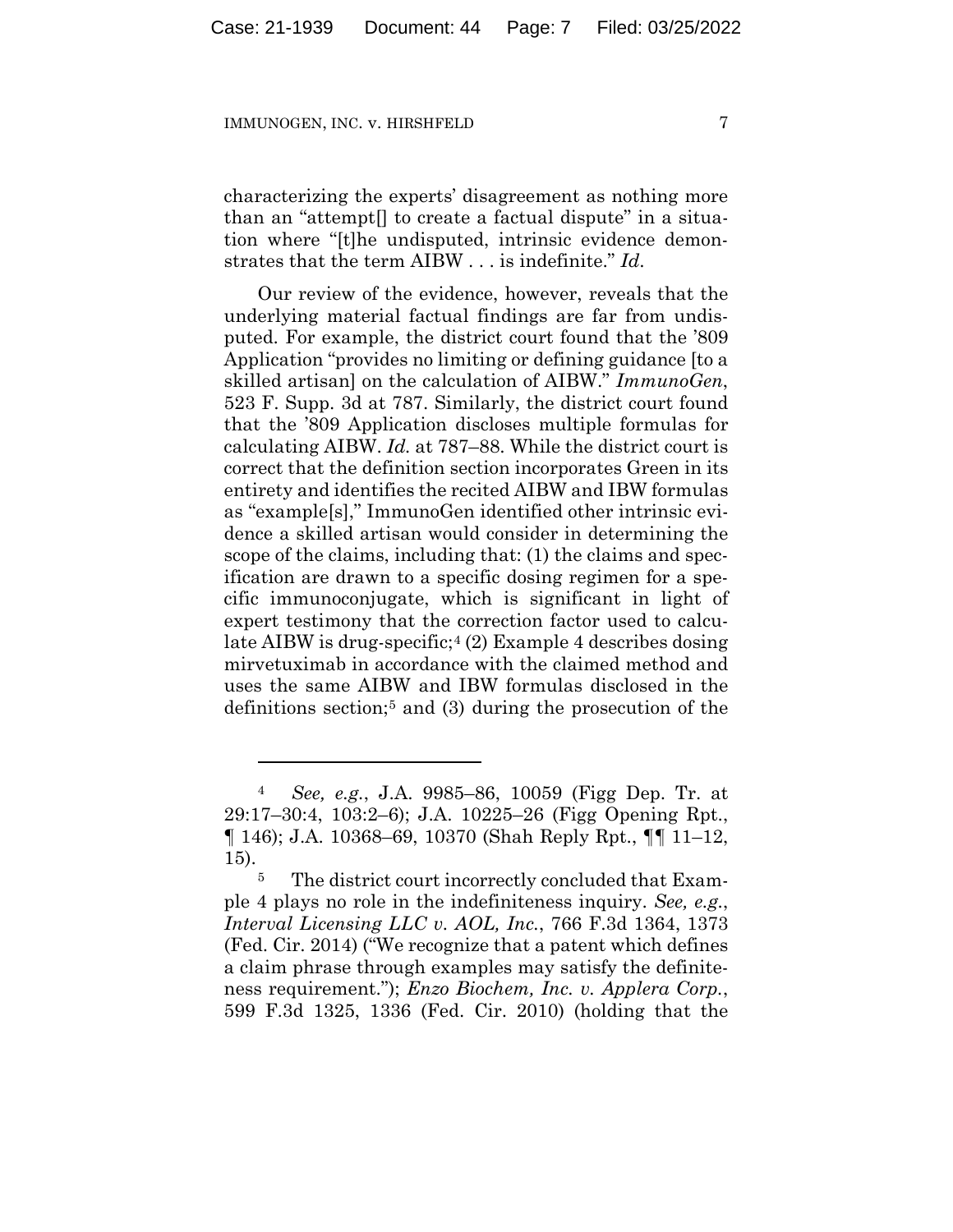'809 Application, the USPTO never disputed the definiteness, or gave any indication it failed to understand the meaning, of the now-allegedly indefinite term.6 Immuno-Gen also presented extrinsic evidence regarding the knowledge of a skilled artisan. For instance, both parties' experts testified that AIBW dosing involves drug-specific formulas and correction factors.7 This is confirmed by Green, which is incorporated into the '809 Application and identifies drug-specific correction factors for use in calculating AIBW.8 When we view this evidence in the light most favorable to ImmunoGen—as we must in our review—we conclude that there are still disputed questions of material fact and summary judgment is therefore inappropriate.

II

The district court also held that the pending claims would have been obvious, concluding that the prior art taught every element of the pending claims, *ImmunoGen*, 523 F. Supp. 3d at 792–93; that a skilled artisan would have been motivated to use AIBW dosing to address the ocular toxicity problems associated with mirvetuximab with a reasonable expectation of success, *id.* at 793–95; and

phrase "not interfering substantially" is sufficiently definite because a skilled artisan could use "the examples in the specification to determine whether interference with hybridization is substantial").

<sup>6</sup> *See, e.g.*, J.A. 11007 (Shah Opening Rpt., ¶¶ 197– 200); J.A. 10369–70 (Shah Reply Rpt., ¶¶ 13–14); *see also*  J.A. 10899–900.

<sup>7</sup> *See, e.g.*, J.A. 9985–86, 10059 (Figg Dep. Tr. at 29:17–30:4, 103:2–6); J.A. 10225–26 (Figg Opening Rpt., ¶¶ 144, 146); J.A. 10368–69 (Shah Reply Rpt., ¶¶ 11–12).

<sup>8</sup> J.A. 4445; *see also* J.A. 10225–26 (Figg Opening Rpt., ¶ 146).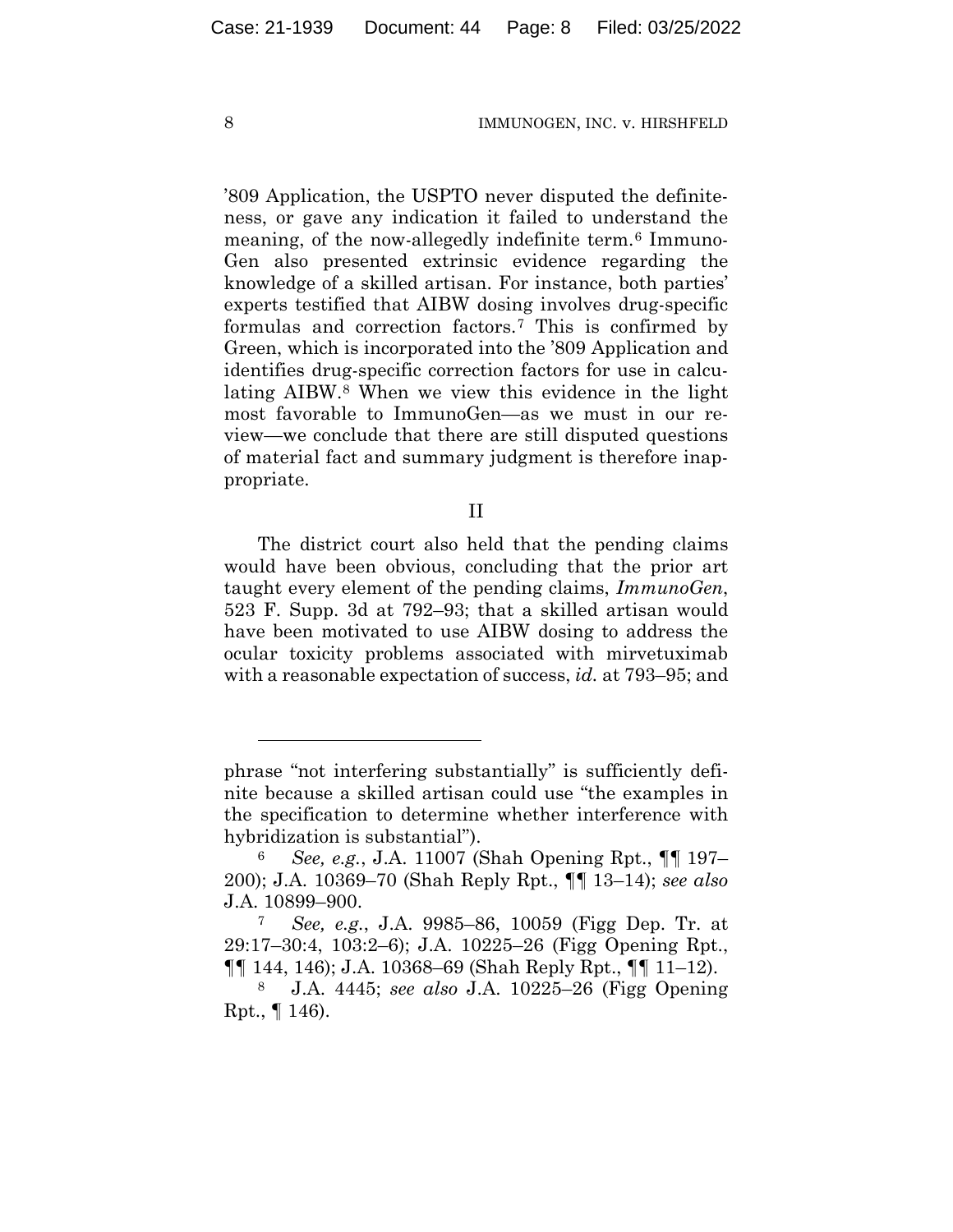that ImmunoGen's secondary considerations were unpersuasive, *id.* at 795–798.

In reaching this conclusion, the district court improperly resolved a number of factual findings against ImmunoGen. For example, the district court found that "ocular toxicity was a known negative effect of [immunoconjugates] like IMGN853." *Id.* at 793. But the expert testimony on which the district court relies does not directly support that statement. *See id.* at 793, n.40. Further, ImmunoGen presented evidence that (1) ocular toxicity is not well-understood;9 (2) immunoconjugates have unique pharmacokinetic characteristics, making it difficult to generalize pharmacological effects;<sup>10</sup> $(3)$  it was not known that mirvetuximab would cause ocular toxicity;<sup>11</sup> and  $(4)$  published results for Phase 1 testing of mirvetuximab reported no study drug-related serious adverse events or dose-limiting toxicity.12 As another example, the district court concluded, based on statements made in International Published Application Nos. WO 2011/106528 ("Ab '528") and WO 2012/135675 ("Carrigan '675"), that "dosing of IMGN853 could 'easily' be determined." *ImmunoGen*, 523 F. Supp. 3d at 795 (quoting Carrigan '675); *see also id.* at 781 (quoting Ab '528). ImmunoGen's experts, however, testified that the contested statements relate to dosing in the context of treating patients, not in the context of determining a safe and effective dose in drug development, and that

<sup>9</sup> *See, e.g.*, J.A. 10095–96 (Figg Dep. Tr. at 139:7– 140:5); J.A. 11028 (Shah Opening Rpt., ¶ 235); J.A. 9595, 9597 (Tolcher Opening Rpt., ¶¶ 34, 39).

<sup>10</sup> *See, e.g.*, J.A. 9595 (Tolcher Opening Rpt., ¶ 34); J.A. 10980–81 (Shah Opening Rpt., ¶ 50).

<sup>11</sup> *See, e.g.*, J.A. 9995, 10021, 10024 (Figg Dep. Tr. at 39:6–14, 65:16–20, 68:13–22); J.A. 9941–45 (Resps. to RFA Nos. 64–74).

<sup>12</sup> *See, e.g.*, J.A. 9541.